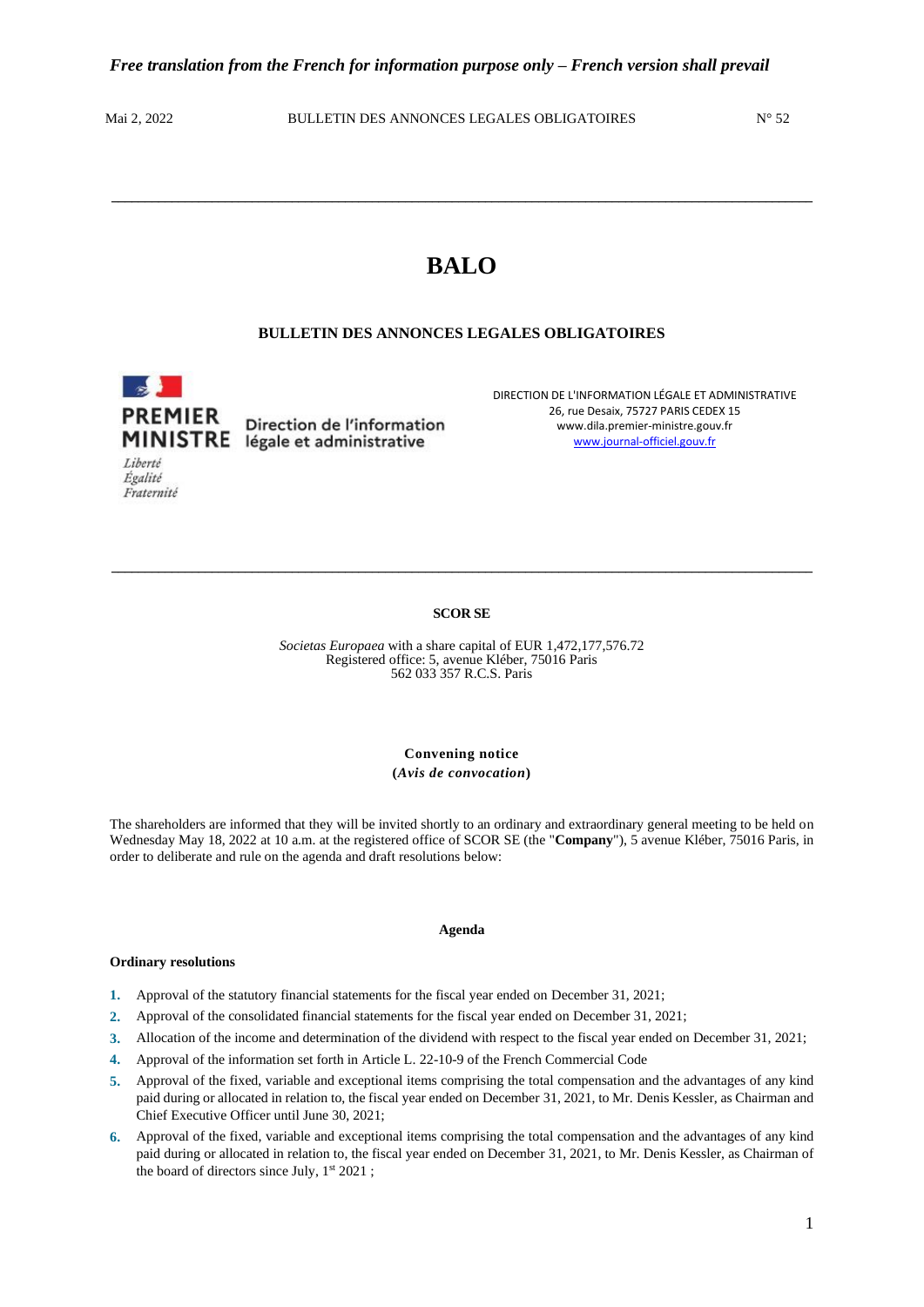- **7.** Approval of the fixed, variable and exceptional items comprising the total compensation and the advantage of any kind paid during or allocated in relation to, the fiscal year ended on December 31, 2021 to Mr. Laurent Rousseau, as Chief Executive Officer since July, 1<sup>st</sup> 2021;
- **8.** Approval of the directors' compensation policy pursuant to Article L. 22-10-8 II of the French Commercial Code;
- **9.** Amendment of the fixed annual amount allocated to the directors in compensation of their activity for the current fiscal year and subsequent years ;
- **10.** Approval of the compensation policy for the Chairman of the board of directors pursuant to Article L. 22-10-8 II of the French Commercial Code;
- **11.** Approval of the compensation policy for the Chief Executive Officer pursuant to Article L. 22-10-8 II of the French Commercial Code ;
- **12.** Renewal of Mrs. Natacha Valla's mandate as Director of the Company;
- **13.** Renewal of Mr. Fabrice Brégier's mandate as Director of the Company;
- **14.** Approval of a settlement agreement concluded between the Company and the companies Covéa Coopérations SA and Covéa S.G.A.M, pursuant to Article L. 225-38 of the French Commercial Code ;
- **15.** Authorization granted to the Board of Directors for the purpose of buying ordinary shares of the Company.

## **Extraordinary resolutions**

- **16.** Delegation of authority granted to the Board of Directors in order to take decisions with respect to capital increase by capitalization of retained earnings, reserves or share premium;
- **17.** Delegation of authority granted to the Board of Directors for the purpose of deciding upon the issuance of shares and/or securities granting access immediately or at term to ordinary shares to be issued, with preferential subscription rights;
- **18.** Delegation of authority granted to the Board of Directors for the purpose of deciding the issuance, in the framework of a public offering, except in the case of an offering referred to in paragraph 1 of Article L411-2 of the French Monetary and Financial Code, of shares and/or securities granting access immediately or at term to ordinary shares to be issued, with cancellation of preferential subscription rights and with compulsory priority period;
- **19.** Delegation of authority granted to the Board of Directors for the purpose of deciding the issuance, in the framework of an offer referred to in paragraph 1° of Article L.411-2 of the French Monetary and Financial Code, of shares and/or securities granting access immediately or at term to ordinary shares to be issued, with cancellation of preferential subscription rights;
- **20.** Delegation of authority granted to the Board of Directors for the purpose of deciding the issuance, in consideration for securities contributed to the Company in the framework of any exchange tender offer initiated by the Company, of shares and/or securities granting access immediately or at term to ordinary shares to be issued, with cancellation of preferential subscription rights;
- **21.** Delegation of authority granted to the Board of Directors for the purpose of issuing shares and/or securities granting access immediately or at term to ordinary shares to be issued, as consideration for securities contributed to the Company in the framework of contributions in kind limited to 10% of its share capital without preferential subscription rights;
- **22.** Authorization granted to the Board of Directors for the purpose of increasing the number of shares in the event of a share capital increase with or without preferential subscription rights;
- **23.** Delegation of authority granted to the Board of Directors for the purpose of issuing warrants for the issuance of ordinary shares of the Company with cancellation of shareholders' preferential subscription rights to the benefit of categories of entities meeting specific characteristics, with a view to implementing a contingent capital program;
- **24.** Delegation of authority granted to the Board of Directors for the purpose of issuing warrants for the issuance of ordinary shares of the Company, with cancellation of shareholders' preferential subscription rights to the benefit of categories of entities meeting specific characteristics, with a view to implementing an ancillary own funds program;
- **25.** Authorization granted to the Board of Directors for the purpose of reducing the share capital by cancellation of treasury shares;
- **26.** Authorization granted to the Board of Directors for the purpose of granting options to subscribe for and/or purchase shares with express waiver of preferential subscription rights in favour of salaried employees and executive corporate officers (dirigeants mandataires sociaux);
- **27.** Authorization granted to the Board of Directors for the purpose of allocating free existing ordinary shares of the Company in favour of salaried employees and executive corporate officers (dirigeants mandataires sociaux);
- **28.** Delegation of authority granted to the Board of Directors in order to carry out an increase in share capital by the issuance of shares reserved to the members of savings plans (plans d'épargne), with cancellation of preferential subscription rights to the benefit of such members;
- **29.** Aggregate ceiling of the share capital increases;
- **30.** Amendment of the articles of association concerning the age limit of the Chairman of the board of directors;
- **31.** Power of attorney to carry out formalities.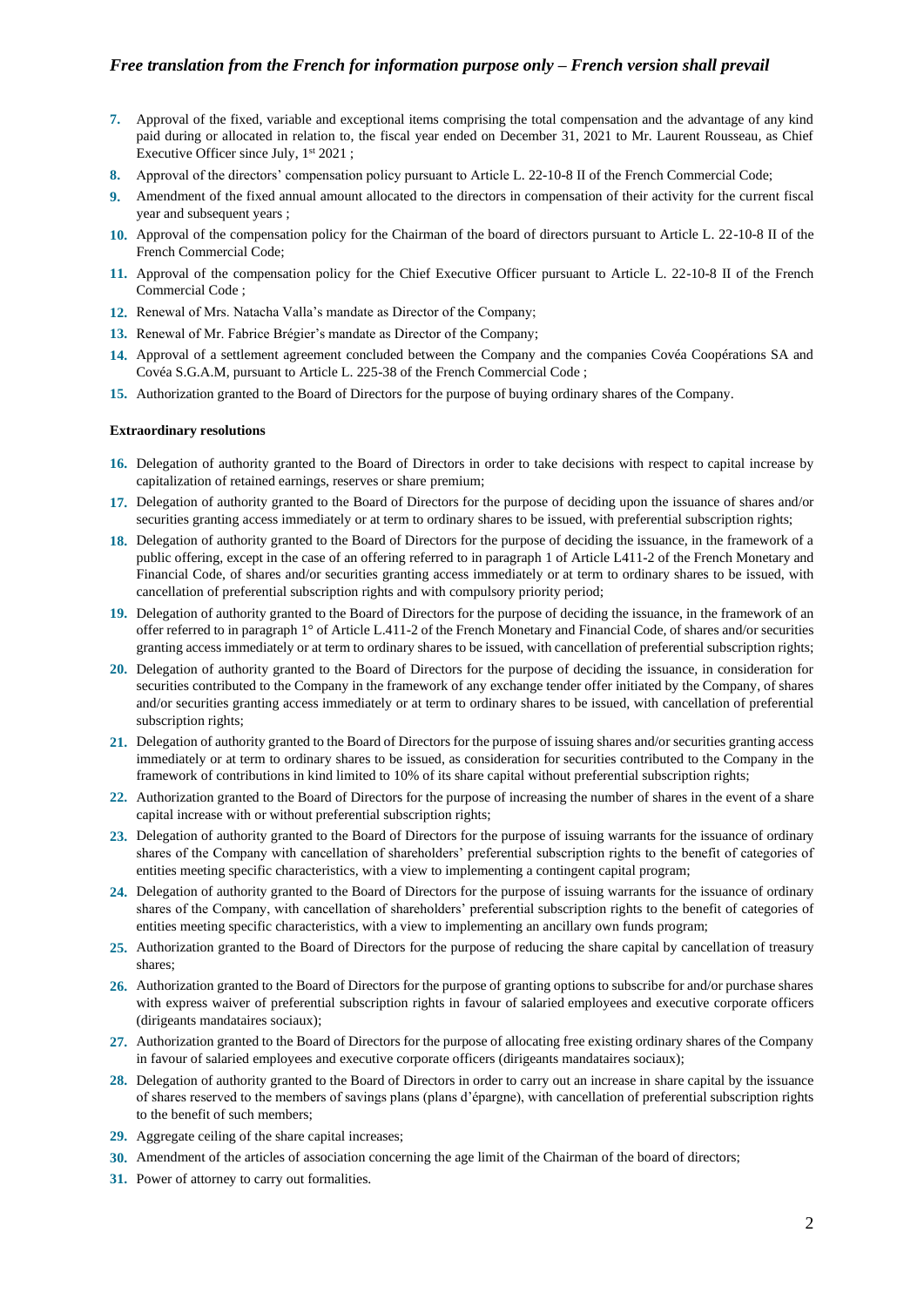# *A) Prior formalities to be accomplished to participate in the shareholders general meeting*

Any shareholder, regardless of the number of shares he or she owns, may attend this general meeting in person, vote remotely or designate a proxy to vote on their behalf.

**-----------------**

Any shareholder may be represented at the general meeting by any natural or legal person of his or her choice (Article L.225- 106 and Article L.22-10-39 of the French commercial code).

Pursuant to Article R. 22-10-28 of the French commercial code, the right to participate in the general meeting is subject to formal registration of shares in the name of the shareholder or of the authorized intermediary acting on their behalf (pursuant to Article L.228-1 of the French commercial code), by T-0 (Paris Time) on the second  $(2<sup>nd</sup>)$  working day preceding the general meeting (i.e., May 16, 2022), either in the registered share accounts held by the Company (or by its agent), or in the bearer share accounts held by authorized intermediaries in accordance with Article L.211-3 of the French financial and monetary code.

Only those shareholders fulfilling the conditions set forth in the aforementioned Article R. 22-10-28 on the day of the general meeting will be eligible to participate.

The formal registration of the shares in the bearer share accounts held by the authorized financial intermediaries is confirmed by a participation certificate (*attestation de participation*) issued by the intermediaries (electronically or by post) under the conditions provided for in Article R. 22-10-28 of the French commercial code (with reference to Article R.225-61 of the same code), which has to be attached to:

- the postal voting form;
- the proxy voting form;
- the request for an entry card (*carte d'admission*) under the name of the shareholder or on behalf of the shareholder represented by the registered intermediary.

A participation certificate (*attestation de participation*) is also issued to any shareholder wishing to take part in person in the general meeting and who has not received or has misled his/her entry card (*carte d'admission*) at T-0 (Paris Time) on the second (2<sup>nd</sup>) working day preceding the general meeting (i.e., May 16, 2022).

Holders of bearer shares must contact the financial intermediary through which their shares are registered in order to obtain a postal or proxy voting form or to request an entry card *(carte d'admission)*.

## *B) Directions for participating in the general meeting*

# **1. Attending the general meeting**

Shareholders wishing to attend this general meeting in person can make a request for an entry card (*carte d'admission*) as follows at the latest on the day prior to the meeting (i.e., May 17, 2022), at three (3:00) p.m., Paris time:

# **1.1 Postal request for an entry card (***carte d'admission***)**

**-** *Holders of registered shares* must send their request for an entry card (*carte d'admission*) directly to BNP Paribas Securities Services, (CTO Assemblées Générales; Les Grands Moulins de Pantin; 9 rue du Débarcadère; 93761 Pantin Cedex) or, on the day of the general meeting, go to the counter specifically created for this purpose with an identity document.

**-** *Holders of bearer shares* must ask the authorized financial intermediary with whom their shares are registered, for a card to be sent to them. The account holder financial intermediary shall send the form to BNP Paribas Securities Services, an institution appointed by SCOR SE and in charge of the general meeting, along with a certificate of attendance (*attestation de participation*).

The application form of an entry card (*carte d'admission*) is available upon request made to BNP Paribas Securities or may be downloaded from the Company's websit[e https://www.scor.com/en/shareholders-meetings](https://www.scor.com/en/shareholders-meetings) as of the twenty-first day preceding the meeting. It could then be returned to BNP Paribas Securities to the address and within the deadlines mentioned above, along with your SCOR shares' attendance certificate (*attestation d'inscription en compte*).

# **1.2 Electronic request for an entry card (***carte d'admission***)**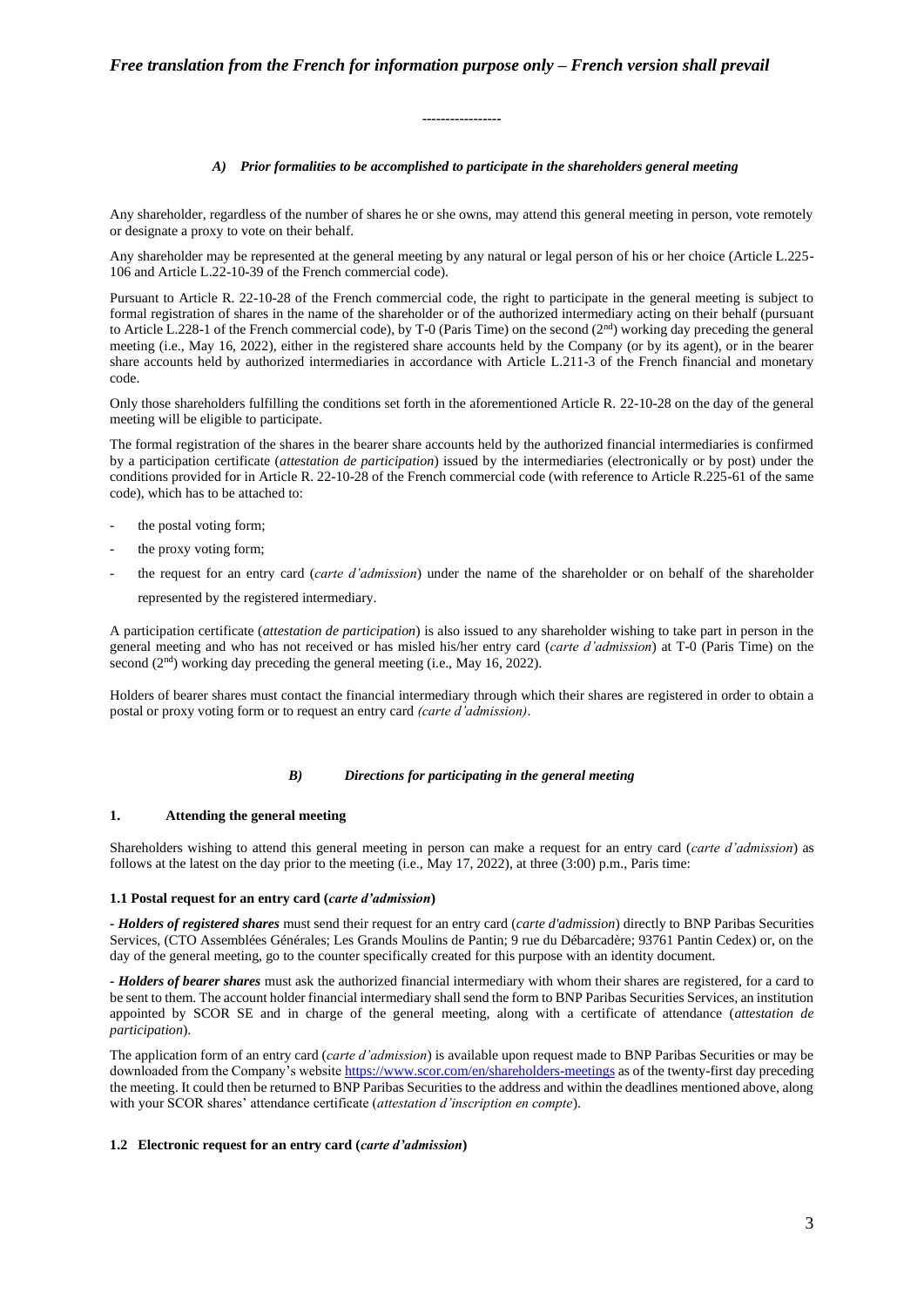Shareholders wishing to attend this general meeting in person can also make a request for an entry card (*carte d'admission*) electronically, via the Votaccess secure platform that will be open at the latest fifteen (15) days prior to the general meeting, as follows:

## - *For holders of registered shares (pure or administered)***:**

Holders of registered shares should apply online using the Votaccess secure platform that is accessible on the Planetshares website at the following address[: https://planetshares.bnpparibas.com.](https://planetshares.bnpparibas.com/)

*Holders of pure registered shares* will have to log onto the Planetshares website with the login credentials they normally use.

*Holders of administered registered shares* must log onto the Planetshares website with the identifying number located in the top right corner of their paper voting form sent to them by post. If the shareholder were to no longer have access to his or her identifying number and/or password, he or she may call the number **0 826 109 119**.

After logging on, the holders of registered shares must follow the instructions provided on the screen in order to access the Votaccess website and request an entry card (*carte d'admission*).

# - *Specific case of employees or former employees of SCOR holding administered registered shares resulting from the exercise of stock options or free allocations of shares and held at Société Générale Securities Services:*

Employees or former employees of SCOR holding shares resulting from the exercise of stock options or free allocations of shares held at Société Générale Securities Services may access the dedicated, secure website of the general meeting by logging on to the Planetshares website [\(https://planetshares.bnpparibas.com\)](https://planetshares.bnpparibas.com/) using the identifying number located in the top right corner of their paper voting form and an identification criterion which corresponds to eight (8) last digits of their Société Générale Securities Services identifying number which is made up of sixteen (16) digits and appears on the top left corner of their Société Générale account statement. After logging on, shareholders must then follow the instructions on the screen in order to obtain their login password and then access the Votaccess dedicated secure website of the general meeting and request an entry card (*carte d'admission*).

#### - *For holders of bearer shares:*

Holders of bearer shares must make the necessary enquiries in order to know whether their account-keeping institution is connected to the Votaccess website and, if applicable, if said access is subject to particular conditions of use.

If the account-keeping institution is connected to the Votaccess website, the shareholder will have to log onto the internet portal of its account-keeping institution with the username and password he or she normally uses. He or she will then have to click on the icon that appears on the line relating to its SCOR shares and follow the instructions provided on the screen in order to access the Votaccess website and request an entry card (*carte d'admission*).

Only the holders of bearer shares with an account-keeping institution that is connected to the Votaccess website will be able to request electronically an entry card (*carte d'admission*).

In order to ease traffic on the website and to take into account the forms' processing time, shareholders are advised not to wait until the day before the general meeting to vote.

It is reminded that the entry card is strictly personal and cannot be transferred. It does not, under any circumstances, allow access to the General Meeting to an accompanying person, whoever they may be.

It is stated that the shareholders shall have access to the general meeting room from nine (9:00) am, Paris time. The attendance sheet shall be finalized at the latest at ten thirty (10:30) am, Paris time. Any shareholder, arriving after such deadline shall have the right to attend to the general meeting but not to vote.

Shareholders may not film and/or record during the meeting.

# **2. Voting by post or by proxy**

## **2.1 Voting by post or by proxy sent by postal service**

Shareholders who do not attend the general meeting in person and wish to vote by post or to be represented by granting power to the chairman of the general meeting or to a proxy may do so in the following manner:

**-** *Holders of registered shares* must send the single form for voting by post or by proxy which will be sent with the notice to the following address: BNP Paribas Securities Services– (CTO Assemblées Générales; Les Grands Moulins de Pantin; 9, rue du Débarcadère; 93761 Pantin Cedex).

**-** *Holders of bearer shares* must request, from the date of the notice of the general meeting, the single form for voting by post or by proxy from the intermediary managing his or her shares. Once said form has been completed by the shareholders, it must be submitted to the account-keeping institution, which will issue a participation certificate and send both documents to BNP Paribas Securities Services– (CTO Assemblées Générales; Les Grands Moulins de Pantin; 9, rue du Débarcadère; 93761 Pantin Cedex).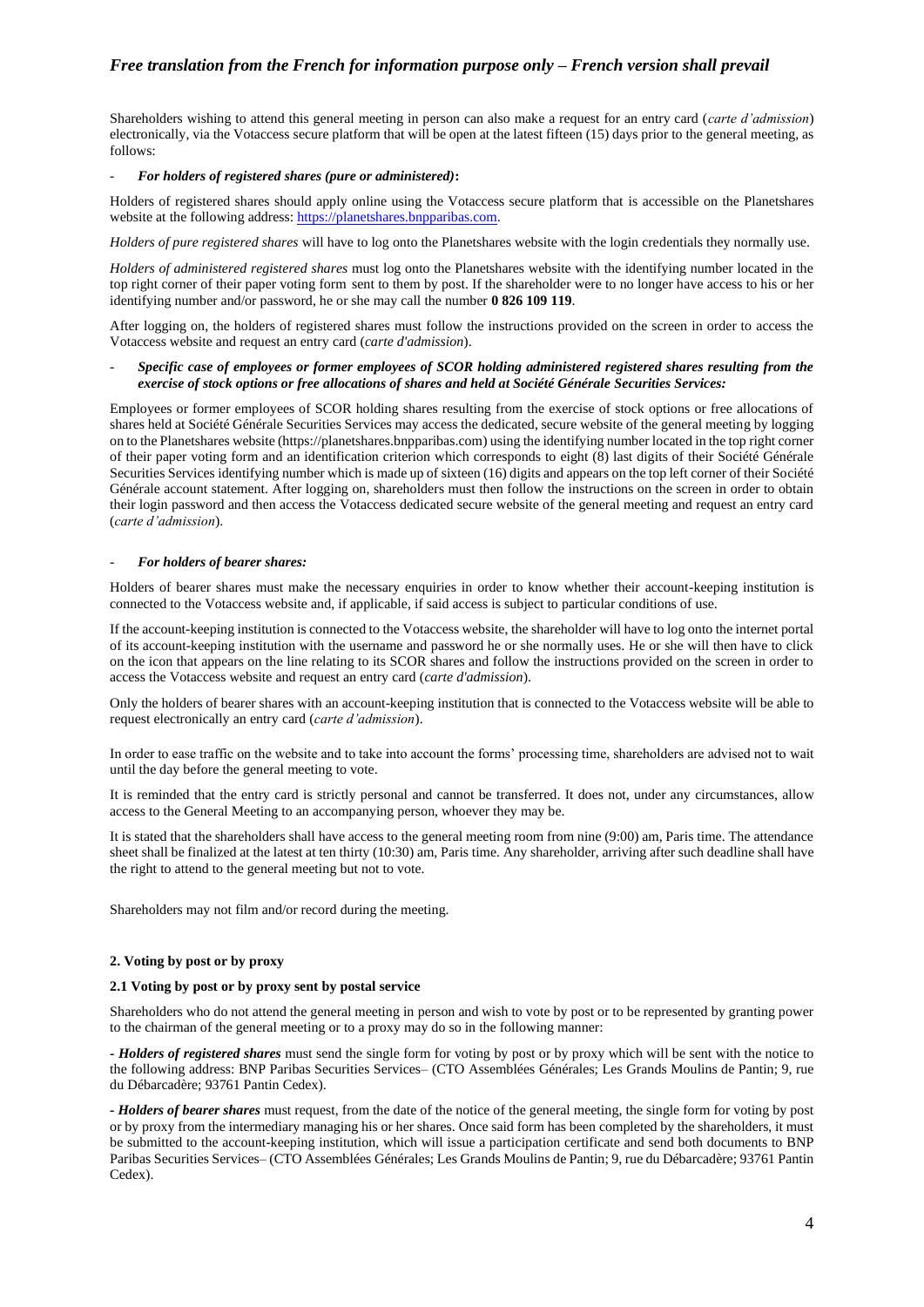If a proxy is granted without specifying the identity of the agent, the chairman of the general meeting will vote in favor of the draft resolutions presented or approved by the board of directors and vote against the approval of all the remaining draft resolutions. To perform any other vote, shareholders must designate a proxy who will agree to vote as instructed by the shareholder.

In order to be taken into account, these forms for voting by post or by proxy must be received by the Company or the Services Assemblées Générales of BNP Paribas Securities Services, at the latest on the day prior to the meeting (i.e., May 17, 2022), at three (3:00) p.m., Paris time. The appointment or withdrawal of proxies expressed in paper form must be received at the latest on the day prior to the meeting, at three (3:00) p.m., Paris time.

The single form for voting by post or by proxy which has not been received or has been misled, is available upon request made to BNP Paribas Securities or may be downloaded from the Company's website https://www.scor.com/en/shareholdersmeetings. It could then be returned to BNP Paribas Securities to the address and within the deadlines mentioned above, along with a SCORE shares' attendance certificate (*attestation d'inscription en compte*).

To take into account the time required to process the forms, it is recommended that shareholders do not wait until the day before the meeting to vote.

#### **2.2 Voting form or proxy form sent on the internet**

The shareholders can submit their voting instructions, appoint or remove a proxy via the internet, on the Votaccess website, which will be opened at the latest fifteen (15) days prior to the general meeting, under the following conditions:

# - *For holders of registered shares (pure or administered):*

*Holders of registered shares which are either pure or administered registered shares* and who wish to vote on the internet will access the Votaccess website through the Planetshares site at the following address: [https://planetshares.bnpparibas.com.](https://planetshares.bnpparibas.com/)

*Holders of pure registered shares* must log onto the Planetshares website with the login credentials they normally use.

*Holders of administered registered shares* must log onto the Planetshares website using their identifying number which appears in the top right corner of their paper voting form sent to them by post. If the shareholders no longer have access to their identifying number and/or password, they may call **0 826 109 119**.

After logging in, holders of registered shares must follow the instructions provided on the screen in order to access the Votaccess website and vote, or appoint or remove a proxy.

## - *Specific case of employees or former employees of SCOR holding administered registered shares resulting from the exercise of stock options or free allocations of shares held at Société Générale Securities Services:*

Employees or former employees of SCOR holding shares resulting from the exercise of stock options or free allocations of shares held at Société Générale Securities Services may access the dedicated, secure website of the general meeting by logging onto the Planetshares website [\(https://planetshares.bnpparibas.com\)](https://planetshares.bnpparibas.com/) using the identifying number located in the top right corner of their paper voting form and an identification criterion which corresponds to eight (8) last digits of their Société Générale Securities Services identifying number which is made up of sixteen (16) digits and appears on the top left corner of their Société Générale account statement. After logging on, shareholders must then follow the instructions on the screen in order to obtain their login password and then access the Votaccess dedicated secure website of the general meeting and vote, appoint or remove a proxy.

#### - *For holders of bearer shares***:**

Holders of bearer shares must make the necessary enquiries in order to know whether their account-keeping institution is connected to the Votaccess website and, if applicable, if access is subject to particular conditions of use.

If the account-keeping institution is connected to the Votaccess website, the shareholder will have to log onto the internet portal of its account-keeping institution using the login credentials he or she normally uses. He or she will then have to click on the icon that appears on the line relating to its SCOR shares and follow the instructions provided on the screen in order to access the Votaccess website and vote, appoint or remove a proxy.

If an account-keeping institution is not connected to the Votaccess website, it is stated that the appointment or removal of a proxy may be notified electronically in accordance with the provisions of Article R.22-10-24 of the code of commerce as follows:

- the shareholder must send an email to [paris.bp2s.france.cts.mandats@bnpparibas.com.](mailto:paris.bp2s.france.cts.mandats@bnpparibas.com) This email must include the following information: name of the Company involved, date of the general meeting, name, surname, address, bank details of the proxy as well as the name, surname and if possible the address of the shareholder;
- − the shareholder must ask his or her financial intermediary managing his or her share account to send a written confirmation to the Assemblées Génerales services of BNP Paribas Securities Services (CTO Assemblées Générales; Les Grands Moulins de Pantin; 9, rue du Débarcadère; 93761 Pantin Cedex).

Only the notifications of appointment or removal of proxies may be addressed to the aforementioned email address. Any other request or notification regarding any other matter will not be taken into account and/or processed.